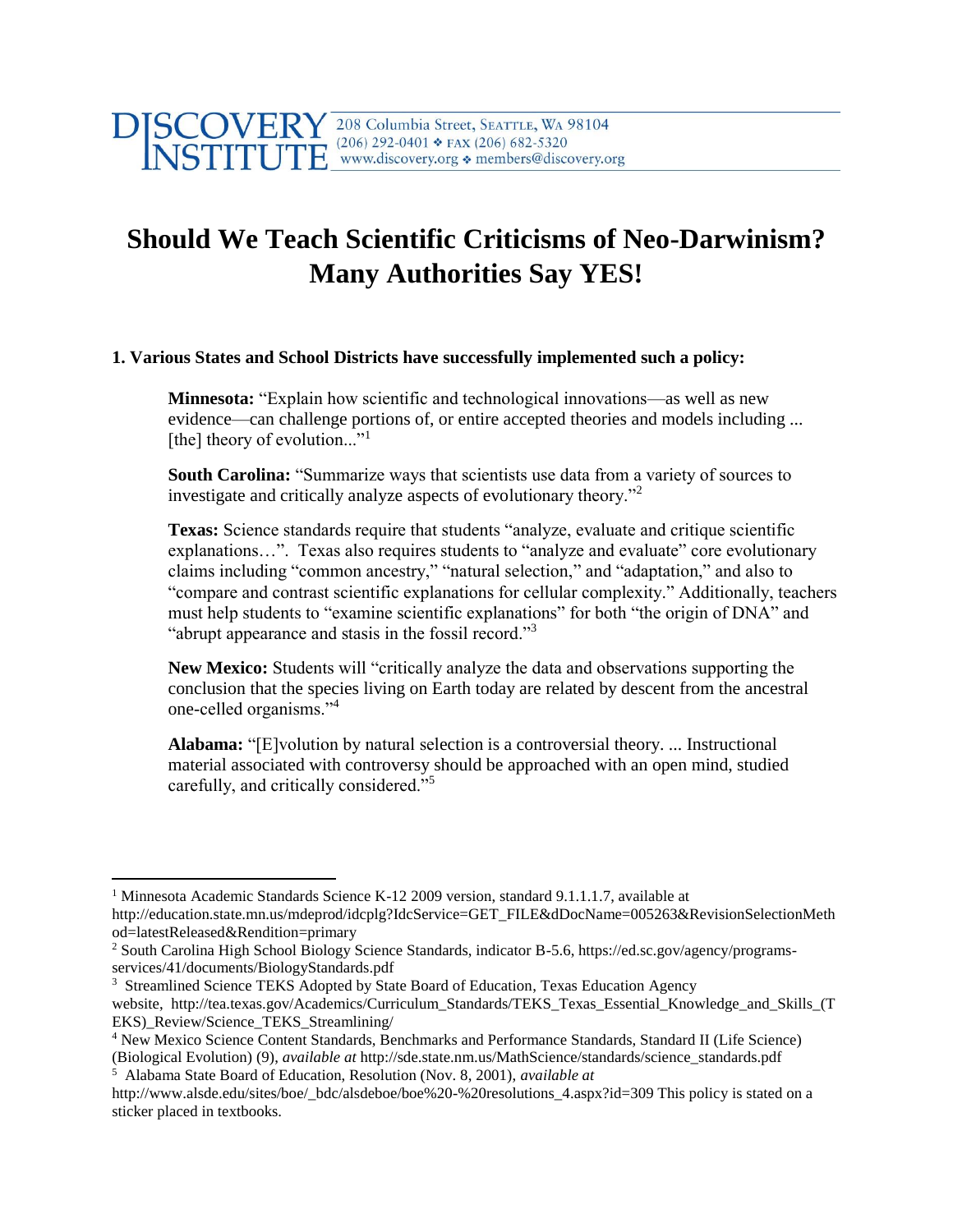**Mississippi:** "No local school board, school superintendent or school principal shall prohibit a public school classroom teacher from discussing and answering questions from individual students on the origin of life."<sup>6</sup>

**Virginia:** "In order to meet this standard, it is expected that students will…compare and contrast punctuated equilibrium with gradual change over time." [This is in the Biology Curriculum Framework, which the DOE says is a document which "amplifies the Science Standards of Learning for Virginia Public Schools and defines the content knowledge, skills, and understandings that are measured by the Standards of Learning tests… This supplemental framework delineates in greater specificity the minimum content that all teachers should teach and all students should learn") $]^{7}$ 

**Mississippi:** Critique data (e.g., comparative anatomy, Biogeography, molecular biology, fossil record, etc.) used by scientists (e.g., Redi, Needham, Spallanzani, Pasteur) to develop an understanding of evolutionary processes and patterns.<sup>8</sup>

**Grantsburg, Wisconsin:** "Students shall be able to explain the scientific strengths and weaknesses of evolutionary theory. This policy does not call for the teaching of Creationism or Intelligent Design."

**Ouachita Parish, Louisiana:** "[T]he teaching of some scientific subjects, such as biological evolution, the chemical origins of life, global warming, and human cloning, can cause controversy … [T]eachers shall be permitted to help students understand, analyze, critique, and review in an objective manner the scientific strengths and weaknesses of existing scientific theories pertinent to the course being taught."<sup>9</sup>

**Louisiana Science Education Act:** Louisiana schools shall "create and foster an environment...that promotes critical thinking skills, logical analysis, and open and objective discussion of scientific theories being studied including, but not limited to, evolution, the origins of life, global warming, and human cloning."<sup>10</sup>

**Tennessee Academic Freedom Law:** Students may "understand, analyze, critique, and review in an objective manner the scientific strengths and scientific weaknesses of existing scientific theories covered in the course being taught" such as topics "including, but not limited to, biological evolution, the chemical origins of life, global warming, and human cloning." $^{11}$ 

 $\overline{a}$ 

<sup>6</sup> Mississippi Code, § 37-11-63, House Bill 214 enacted into law in 2006,

http://billstatus.ls.state.ms.us/documents/2006/pdf/HB/0200-0299/HB0214SG.pdf.

<sup>7</sup> Biology, Science Standards of Learning, Curriculum Framework 2010,

[http://www.doe.virginia.gov/testing/sol/standards\\_docs/science/2010/curriculum\\_framewk/biology.pdf](http://www.doe.virginia.gov/testing/sol/standards_docs/science/2010/curriculum_framewk/biology.pdf)

<sup>8</sup> 2010 Mississippi Science Framework, http://www.mde.k12.ms.us/docs/curriculum-and-instructions-library/2010 science-framework.pdf?sfvrsn=4

<sup>9</sup> Instructional Program, Curriculum Development,

http://www.opsb.net/UserFiles/Servers/Server\_102796/CAPS/OuachitaCAPS.htm

<sup>&</sup>lt;sup>10</sup> Louisiana Science Education Act, enacted in June 2008, RS 17:285.1, §285.1, Science education, development of critical thinking skills, http://www.legis.state.la.us/lss/lss.asp?doc=631000

<sup>&</sup>lt;sup>11</sup> Tennessee Code, § 49-6-1030, House Bill 368, enacted into law in 2012,

http://state.tn.us/sos/acts/107/pub/pc0670.pdf.